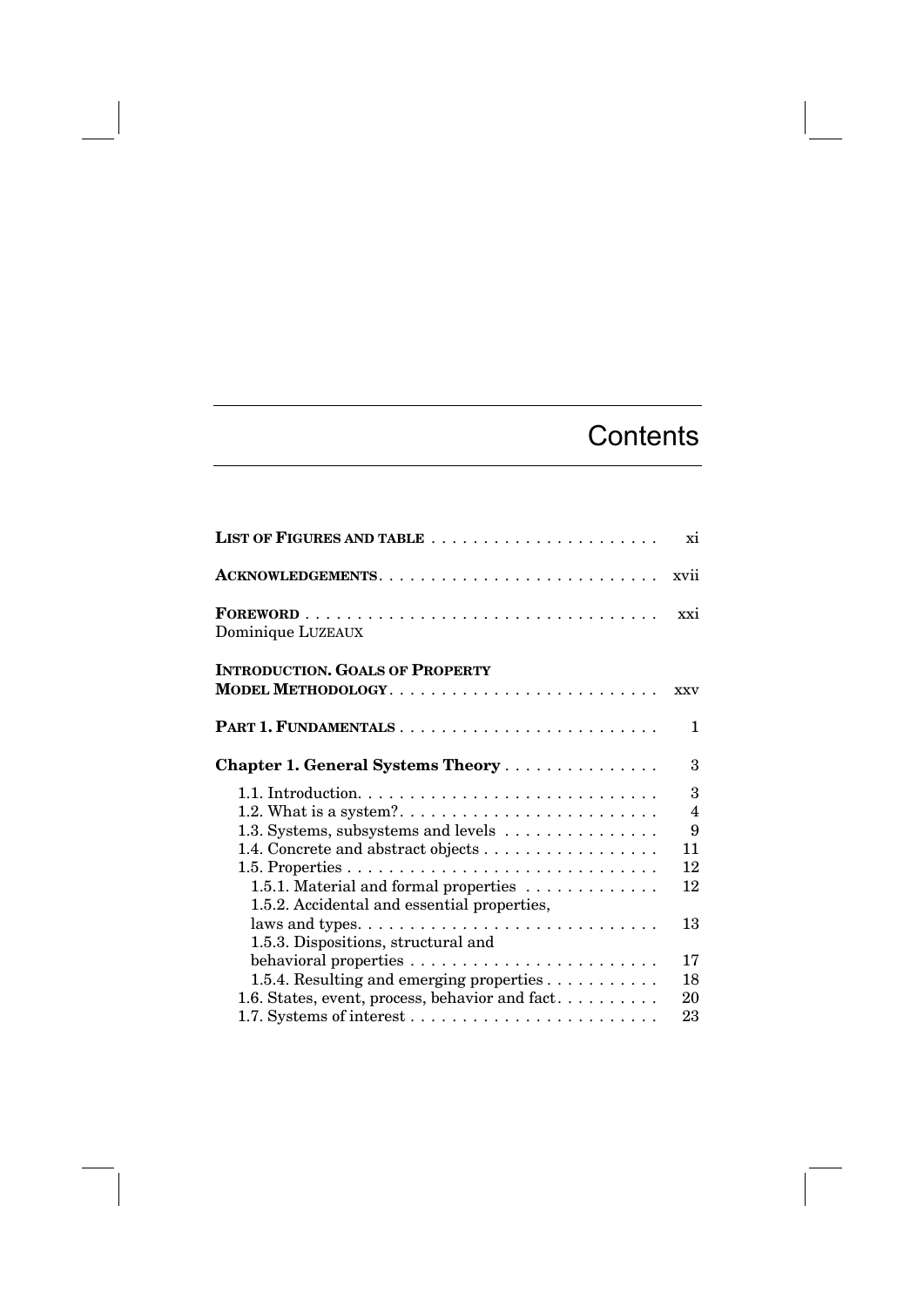| CHAPTER 2. TECHNOLOGICAL SYSTEMS                                                        | 25       |
|-----------------------------------------------------------------------------------------|----------|
| 2.2. Definition of technological systems<br>2.2.1. Artificial autotelic and heterotelic | 25<br>25 |
| 2.2.2. Technical-empirical and technological                                            | 27       |
|                                                                                         | 27       |
| 2.2.3. Purpose of a technological system<br>2.3. Function, behavior and structure of a  | 28       |
|                                                                                         | 30       |
| 2.4. Intended and concomitant effects of a                                              |          |
|                                                                                         | 34       |
| 2.5. Modes, mode switching and states                                                   | 36       |
|                                                                                         | 36       |
|                                                                                         | 36       |
| 2.5.3. Operating states $\ldots \ldots \ldots \ldots \ldots \ldots \ldots$              | 37       |
|                                                                                         | 37       |
| 2.7. "The human factor"                                                                 | 39       |
| CHAPTER 3. KNOWLEDGE SYSTEMS                                                            | 41       |
|                                                                                         | 41       |
|                                                                                         | 42       |
|                                                                                         | 44       |
| 3.4. Concepts, propositions and conceptual                                              |          |
|                                                                                         | 45       |
| 3.5. Objective and true knowledge                                                       | 47       |
| 3.6. Scientific and technological knowledge                                             | 50       |
| 3.6.1. Fundamental sciences                                                             | 51       |
| 3.6.2. Applied sciences and technology                                                  | 53       |
| 3.6.3. Operative technological rules.                                                   | 53       |
| 3.6.4. Substantive technological rules                                                  | 55       |
| 3.7. Knowledge and belief                                                               | 56       |
| CHAPTER 4. SEMIOTIC SYSTEMS AND MODELS                                                  | 59       |
|                                                                                         | 59       |
|                                                                                         | 60       |
| 4.3. Nomological propositions and law                                                   |          |
| 4.4. Models, object models, theoretical models                                          | 65       |
|                                                                                         | 66       |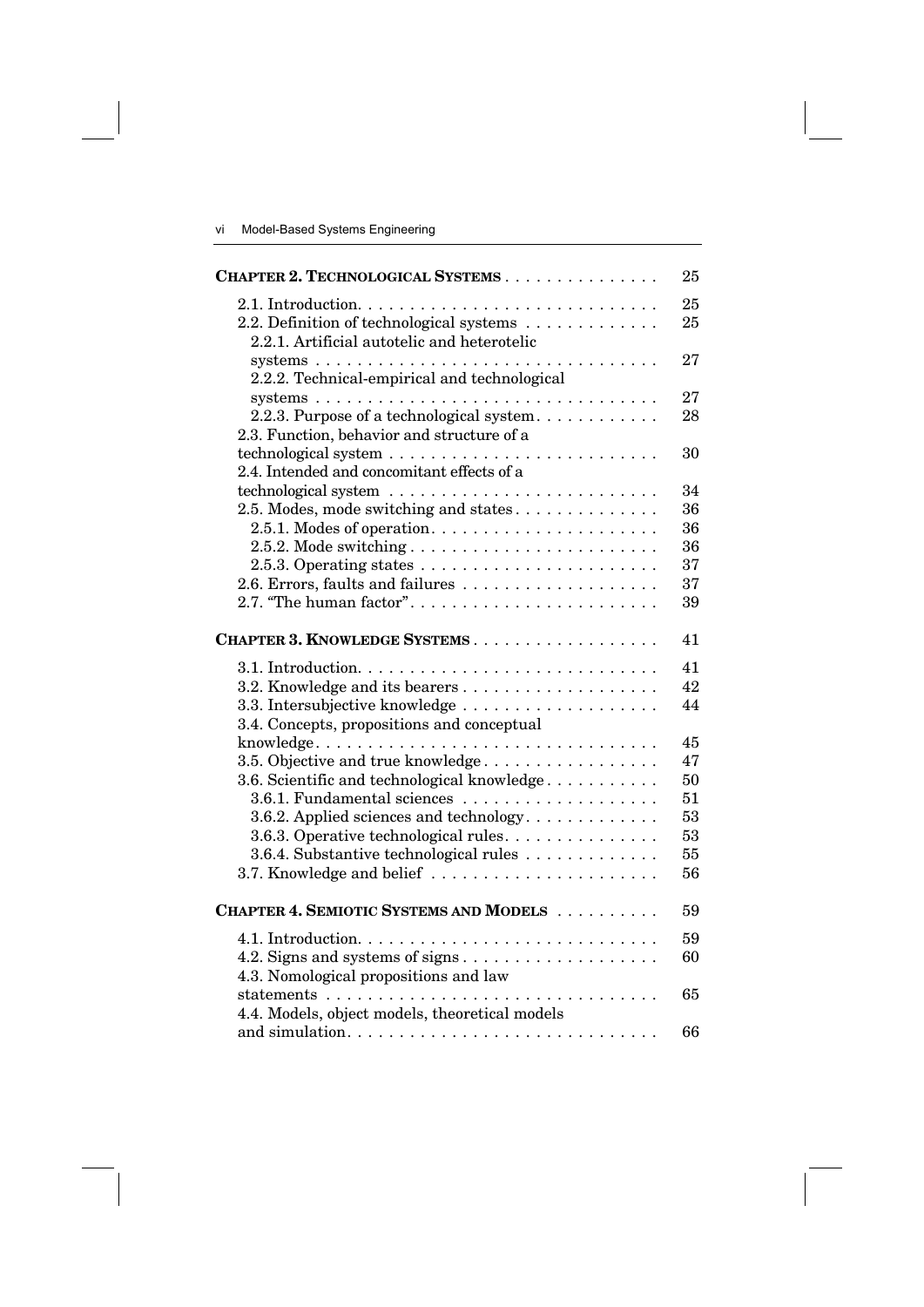| 4.5. Representativeness of models and the                                                                              |     |
|------------------------------------------------------------------------------------------------------------------------|-----|
| expressiveness of languages                                                                                            | 71  |
| 4.5.1. Representativeness of models                                                                                    | 71  |
| 4.5.2. Expressiveness of a language                                                                                    | 73  |
|                                                                                                                        | 77  |
| CHAPTER 5. ENGINEERING PROCESSES                                                                                       | 79  |
|                                                                                                                        | 79  |
| 5.2. Systems engineering process                                                                                       | 81  |
|                                                                                                                        | 81  |
| 5.2.2. Design process $\ldots \ldots \ldots \ldots \ldots \ldots \ldots$                                               | 83  |
| 5.2.3. Safety assessment process                                                                                       | 88  |
| 5.2.4. Requirement and assumption validation                                                                           | 90  |
| 5.2.5. Verification of the implementation regarding                                                                    |     |
|                                                                                                                        | 91  |
| 5.2.6. Managing configurations.                                                                                        | 92  |
| 5.2.7. Process (quality) assurance, certification and                                                                  |     |
| coordination with authorities                                                                                          | 93  |
|                                                                                                                        |     |
|                                                                                                                        |     |
| <b>CHAPTER 6. DETERMINING REQUIREMENTS</b>                                                                             |     |
|                                                                                                                        | 95  |
|                                                                                                                        | 95  |
| 6.2. Specifications and requirements                                                                                   | 98  |
| 6.3. Text-based requirements and subjectivity                                                                          | 100 |
| 6.4. Objectifying requirements and assumptions                                                                         |     |
| through property-based requirements                                                                                    | 102 |
|                                                                                                                        | 102 |
|                                                                                                                        | 104 |
| 6.4.3. Typology and sources of PBR                                                                                     | 106 |
| 6.5. Conjunction and comparison of                                                                                     |     |
|                                                                                                                        | 110 |
| 6.5.1. Comparison of two PBRs.                                                                                         | 111 |
| 6.5.2. Conjunction of two PBRs.                                                                                        | 112 |
| 6.6. Interpreting text-based requirements.                                                                             | 114 |
| 6.6.1. Example 1: FAR29.1303(b) flight                                                                                 |     |
| and navigation instruments                                                                                             | 115 |
| 6.6.2. Example 2: FAR29.951(a) Fuel<br>$systems - General \dots \dots \dots \dots \dots \dots \dots \dots \dots \dots$ | 119 |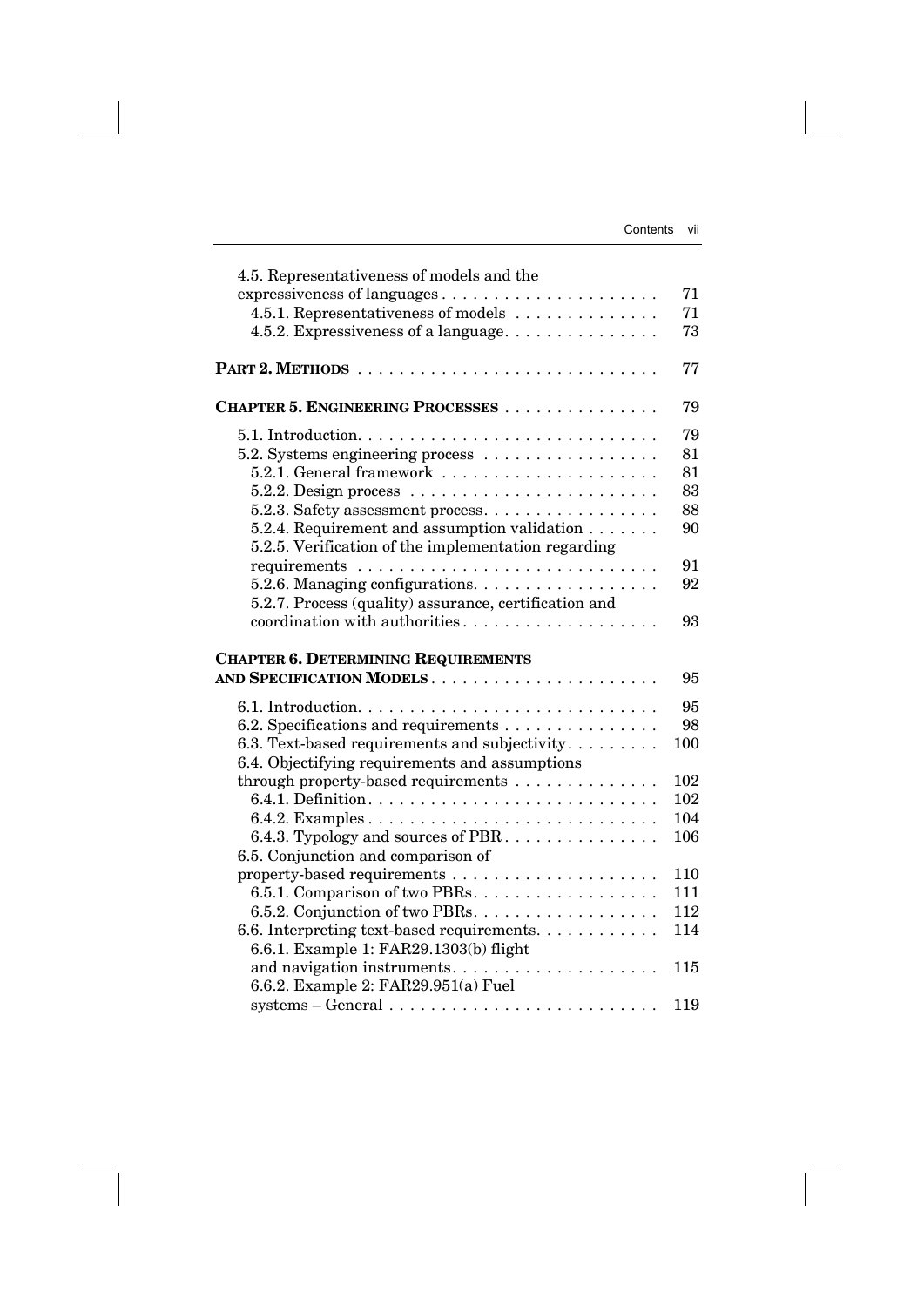| 6.7. Conclusion: specification models and                | 121 |
|----------------------------------------------------------|-----|
| <b>CHAPTER 7. DESIGNING SOLUTIONS AND</b>                |     |
|                                                          | 127 |
|                                                          | 127 |
|                                                          | 128 |
| 7.3. Basic system model of a type of systems             | 131 |
| 7.4. Dynamic design models of a type of systems          | 133 |
| 7.4.1. Behavioral design model (BDM).                    | 133 |
| 7.4.2. Equation-based design models $(EDMs) \dots \dots$ | 139 |
| 7.5. Derivation and allocation of the                    |     |
| system's behavioral requirements                         | 141 |
|                                                          | 142 |
| 7.6.1. Composite system model                            | 142 |
|                                                          | 145 |
| 7.6.3. Allocation of BDM components                      |     |
|                                                          | 146 |
| 7.7. Derivation and allocation of system                 |     |
|                                                          | 146 |
| 7.8. The end of the design process                       |     |
|                                                          | 148 |
| <b>CHAPTER 8. VALIDATING REQUIREMENTS</b>                |     |
|                                                          | 151 |
|                                                          | 151 |
| 8.2. The validation process according to                 |     |
|                                                          | 152 |
|                                                          | 152 |
|                                                          | 154 |
| 8.3. The validation process according to the             |     |
|                                                          | 156 |
|                                                          | 157 |
|                                                          | 158 |
| 8.3.3. Exactness of a system specification model         | 160 |
| 8.3.4. Validating the derivation of system               |     |
|                                                          | 161 |
| 8.3.5. Scenarios and validation cases,                   |     |
|                                                          | 162 |
|                                                          | 167 |
|                                                          |     |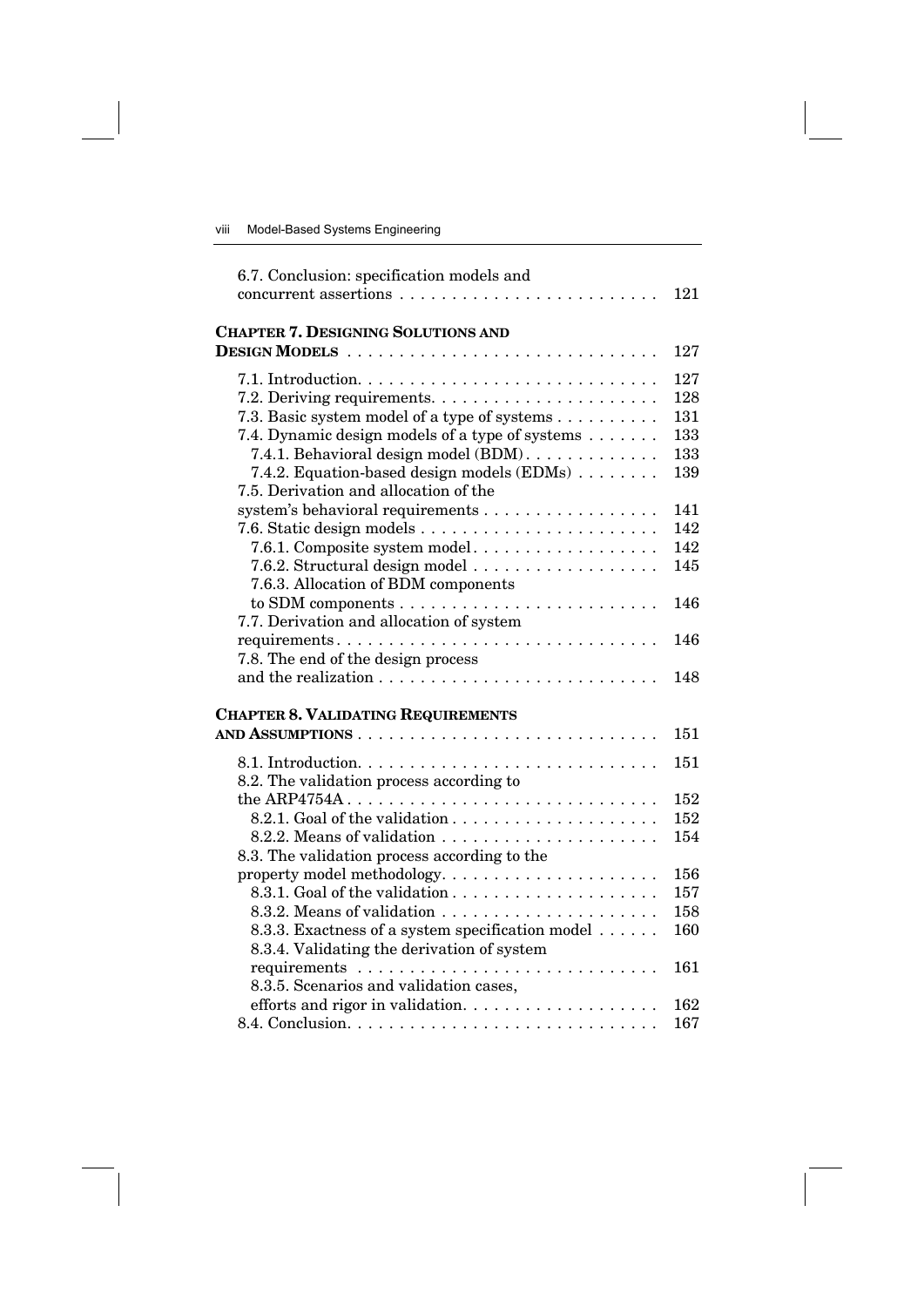| <b>CHAPTER 9. VERIFYING THE IMPLEMENTATION</b>                                              |     |
|---------------------------------------------------------------------------------------------|-----|
| STEP BY STEP $\ldots \ldots \ldots \ldots \ldots \ldots \ldots \ldots \ldots \ldots \ldots$ | 169 |
|                                                                                             | 169 |
| 9.2. The verification process according to the ARP4754A                                     | 170 |
|                                                                                             | 170 |
|                                                                                             | 170 |
| 9.3. The verification process according to                                                  |     |
| the property model methodology                                                              | 173 |
|                                                                                             | 173 |
|                                                                                             | 174 |
| 9.3.3. Verifying the design                                                                 | 175 |
| 9.3.4. Verifying the other products of                                                      |     |
| implementation                                                                              | 179 |
|                                                                                             | 181 |
|                                                                                             | 181 |
| <b>CHAPTER 10. SAFETY ENGINEERING </b>                                                      | 183 |
|                                                                                             | 183 |
| 10.2. The safety assessment process                                                         |     |
|                                                                                             | 184 |
| 10.2.1. Goal of safety assessment process                                                   | 184 |
| 10.2.2. Means to assess safety                                                              | 185 |
| 10.3. The safety assessment process according                                               |     |
| to the property model methodology $(PMM) \dots \dots \dots$                                 | 191 |
| 10.3.1. Errors, faults and failures                                                         | 191 |
| 10.3.2. FHA and interpretation of the $1309(b)(2)(i)$                                       |     |
|                                                                                             | 193 |
| 10.3.3. PASA/PSSA and deriving safety                                                       |     |
|                                                                                             | 200 |
| 10.3.4. Simulation and validation of the                                                    |     |
|                                                                                             | 204 |
| 10.3.5. Simulation and verification of the                                                  |     |
| failure prevention mechanisms                                                               | 206 |
| 10.3.6. Reliability design models.                                                          | 207 |
| 10.3.7. Safety theorem: validating additional                                               |     |
|                                                                                             | 208 |
|                                                                                             | 211 |